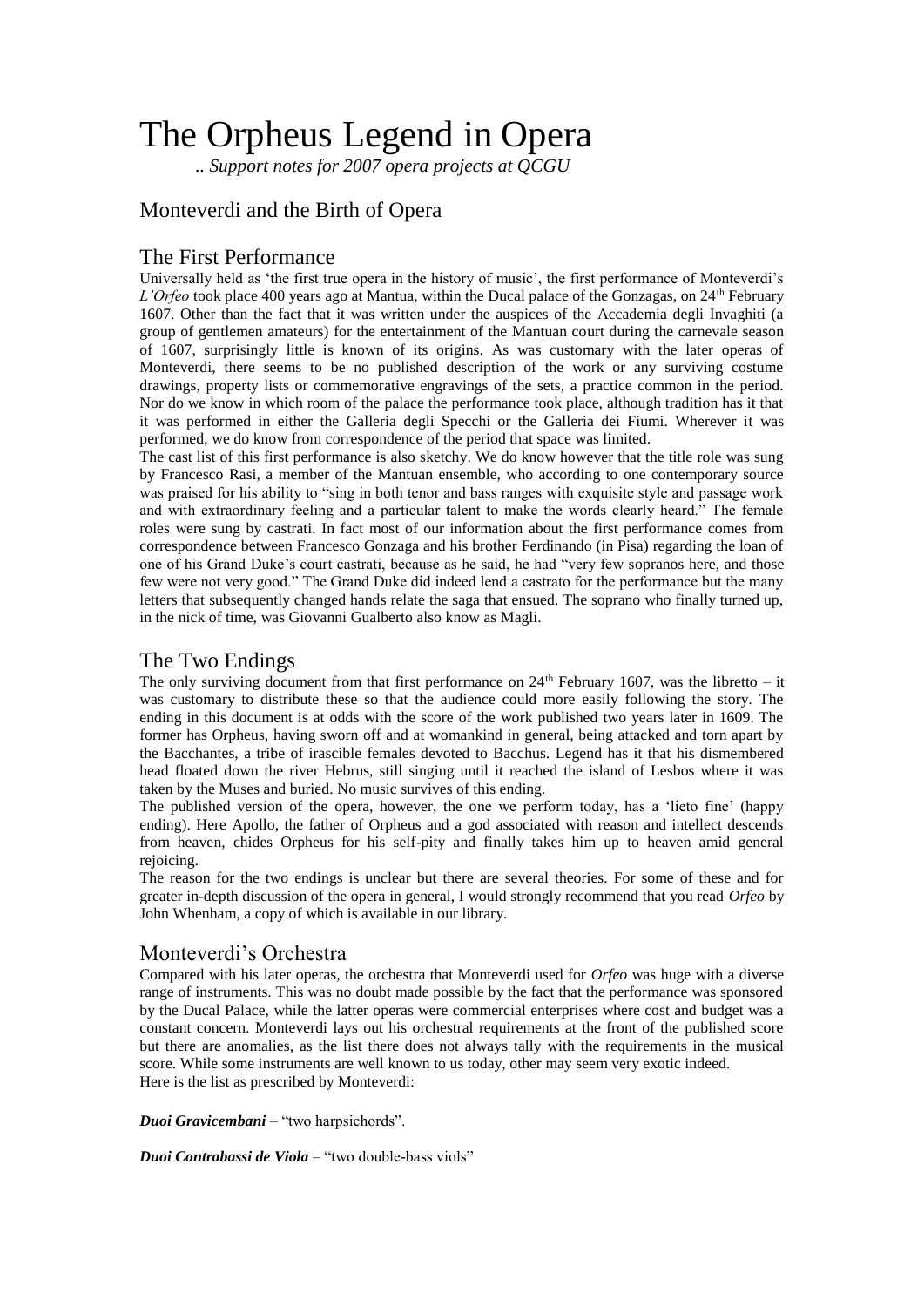*Dieci Viole da Brazzo* – "ten arm-viols" or violins.

*Un Arpa doppia* – "one double harp", an ancient harp with a double set of strings.

*Duoi Violini piccoli all Francese* – "two small French violins". These are featured in important solo passages.

*Duoi Chitaroni* – "two chitarones". The chitarone is a bass member of the lute family used for continuo, distinguishable by its long neck to accommodate the bass strings. The theorbo is another member of the family which you will see featured in our July production.





The Theorbo Three members of the Cornetto family

*Duoi organi di legno* – "two organs with wooden pipes".

*Tre Bassi da gamba* – "three viole da gamba". The viola da gamba was the bass member of the viol family and formed the foundation of a continuo group. The fact that three are stipulated would indicate that Monteverdi intended three distinct continuo groups to be used in the opera. This would have allowed for a wide variety of instrumental combinations and tonal colours, as well as a sort of stereophonic effect, as one group took over from another or stratigically followed the singers as the moved around the stage.

*Quattro Tromboni* – "four trombones". Actually sackbuts, the precursor of the modern trombone, having a narrower bore than its offspring. Here is another anomoly in Monteverd's list, as there are actually parts for five trombones written in the score.

*Un Regale* – The regale was a small portable organ with a distinctive, reedy quality. Monteverdi reserves its use for the underworld scenes only & is particularly associated with Caronte.

*Duoi Cornetti* – "two cornetts". The preferred choice of instrument for accompanying trombones, as it was capable of playing diatonic melodies – unlike the Baroque trumpet which could only follow the harmonic series. The word literally means 'horn', a description dictated by its shape (see above illustration). They were, and are, notoriously difficult instruments to master.

*Un Flautino alla vigesima seconda* – For all intents and purposes, a recorder*.* However, here is another anomoly as there are parts written for two instruments.

*Un clarino con tre Trombe sordine* "one clarino trumpet with three muted trumpets". These are used in the opening toccata movement only.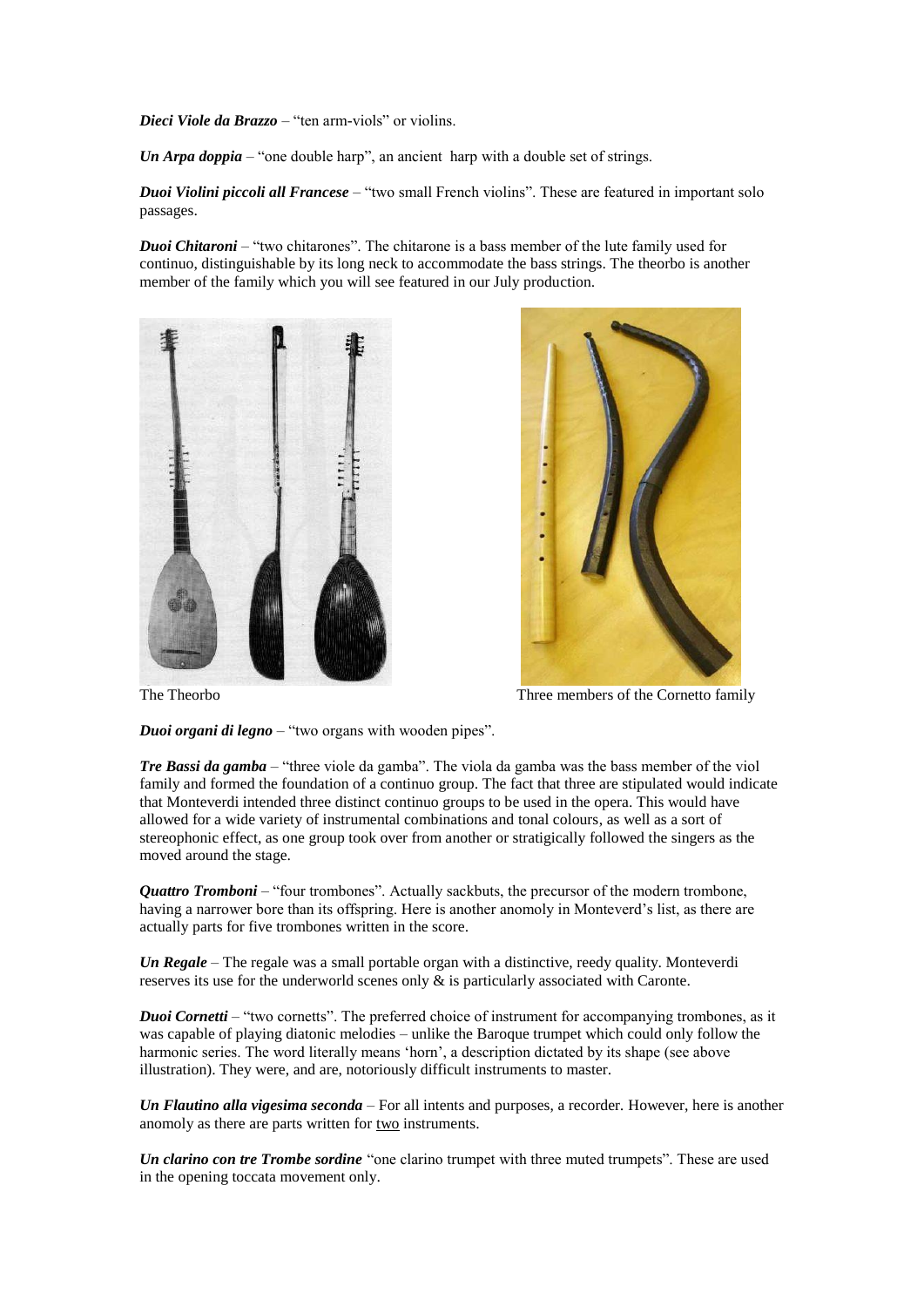## The Impact of Humanism on Monteverdi's *L'Orfeo*

Humanism was a movement which we identify chiefly with the Renaissance and which grew out of the writings of the C14th Italian poet and philosopher, Petrarch. It exalted mankind's relationship with God, emphasised his free will and his superiority over Nature. The Humanist slogan could best be summed up in the phrase coined by the Greek philosopher Protagoras " …Man, the measure of all things." Following the superstition, fear and religious persecutions that dominated the previous centuries, where earthly existence and achievement was perceived as insignificant compared to the afterlife, the Renaissance was characterised by a new found confidence and optimism in Man's potential. We see a wonderful example of this in the art of the period. Just look at the famous sculpture of David by Michelangelo.



**Michelangelo's 'David'**

The figure is vast, perfect in its dimensions and confident in its stance. His face, defiant and intelligent, seems to look beyond the temporal as if to defy the forces of Fate. He is totally at ease with himself.

We see the influence of Humanist thought in spiritual matters also. For example, the seeds of the Reformation were sown by Humanist philosophy. Now the pursuit of human values was advanced ahead of abstract reasoning, restrictive philosophies and religious dogma.

It is not unexpected that the movement drew much from the writings of the ancient Greek and Roman thinkers. Such philosophers and thinkers as Plato, Aristotle and Virgil were rediscovered, as it were, their writings becoming the catalyst for new ideas and the source that provided Renaissance man with inspiration in their personal quest for truth and goodness.

(It is significant of course that the story of Orpheus and Euridice is drawn from an ancient Greek myth.)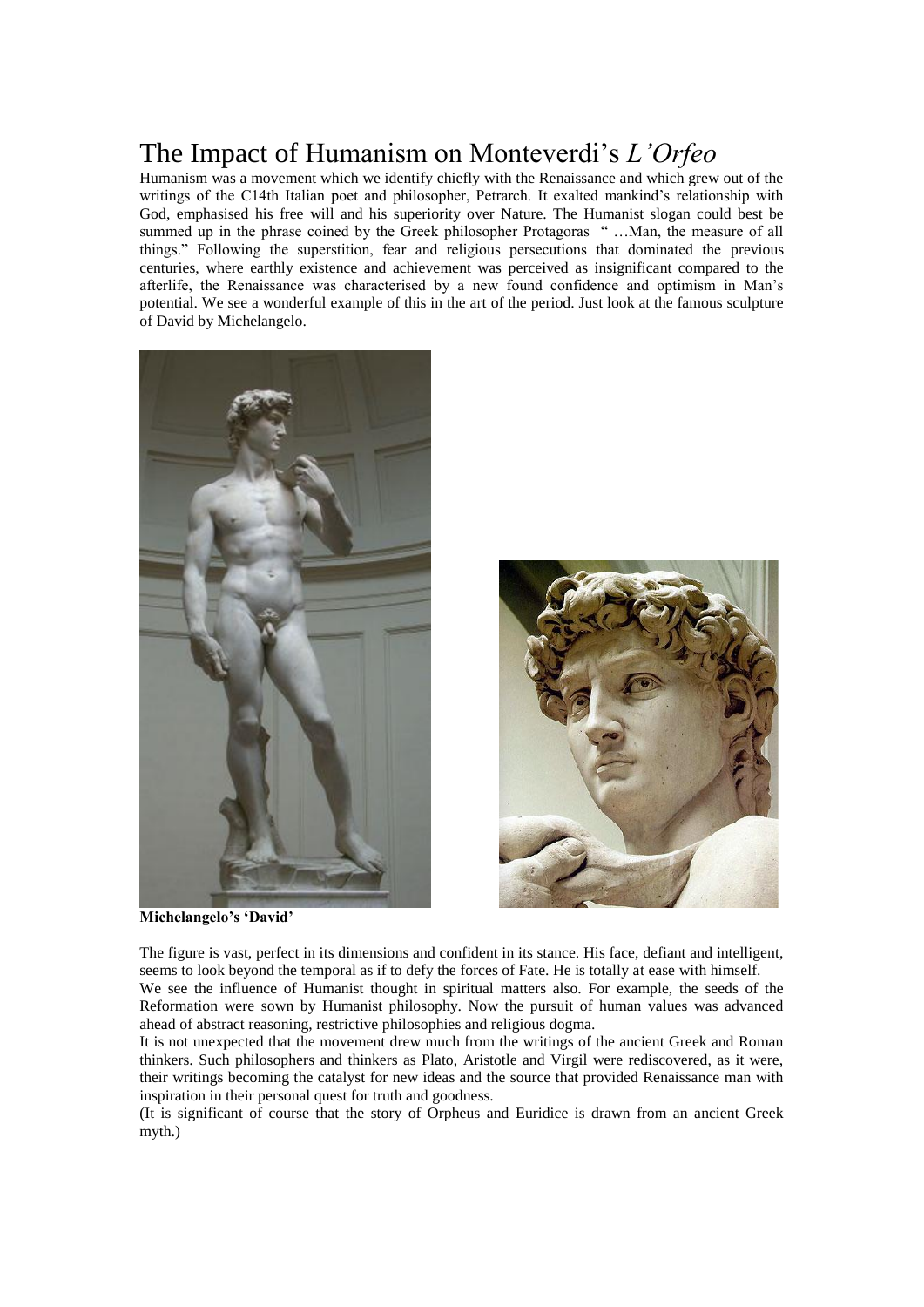However, it seems to me that Striggio's libretto owes much to the writings of a more contemporary humanist thinker – the quirky Michel de Montaigne<sup>1</sup> (1533-92), whose famous 'Essays' are a landmark of the C16th. Montaigne was not your typical humanist – if there was such a thing - and in his essays, where he makes himself the subject of his study, he takes a more realistic stance regarding 'this miserable and wretched creature, who is not even master of himself … and yet dares to call himself lord and emperor of this universe.' Taking this standpoint, he draws some illuminating, humbling yet ennobling conclusions regarding human nature. While this is certainly a less optimistic view of man's place in the natural order than that espoused by Protagoras, he does concede that man is indeed capable of dignity but that such is achieved not so much by conquest and heroic deeds as by painfully won selfknowledge.

*There is nothing so fine and so legitimate as to play the man well and properly, nor is there any science so difficult as to know how to live this life well and according to nature*. (3.13)

It is this realisation that has a profound resonance in *L'Orfeo*, for the work is less about Orpheus's courage in confronting the forces of the Underworld than the confrontation of his own emotions and the discipline needed to control them. As the chorus declaim following his final loss of Euridice…

> *Orpheus conquered Hades and then was conquered by his emotions. Only he who has gained victory over himself is worthy of eternal glory.*

In the final scene, Orpheus has still not learnt his lesson and in an extended soliloquy bewails his lot. Apollo (the symbol of rationality, constancy and equanimity) descends from heaven and chides his son for his brooding and self-pity.

> *As great as your joy was… so is now your sorrow! Have you not learnt that no delight here is lasting?*

Apollo invites Orpheus to accompany him to the celestial realm, which in the light of Humanist thinking could be seen as the invitation to embrace the light of reason and aspire to that god-like (human ) dignity, which has been achieved through "painfully won" self-realisation. The answer to the 'divine' call is symbolically Orpheus's aspiration to Virtue. It is this, more than his physical courage, or even the power of his music, that is his greatest achievement. Apollo's descent and Orpheus's apotheosis is also strongly linked to the concept of Jacob's Ladder – that conjoining of heaven and earth and the means by which man may aspire to heavenly virtue and the divine enter the terrestial realm. (See 'Symbolisms' below).

Now, of course, such conclusions are less convincing when one considers the alternative ending to the opera (see above). In the extant version, Orpheus's self-realisation and subsequent apotheosis is abrupt. In fact if one is to point to a single weakness in the work, it is this ending. The surviving text of the alternative ending would seem to provide a conclusion of more balanced proportions structurally but then, is less satisfying to the philosophical argument laid out above. The shorter surviving ending, while having its importance diminished by its brevity does, however, seem more consistent with contemporary Humanist thought.

<u>.</u>

<sup>1</sup> Michel de Montaigne asked a single question over and over again in his *Essays:* "What do I know?" By this he meant that we have no right to impose on others dogmas which rest on a cultural habit rather than absolute truth. Powerfully influenced by the discovery of thriving non-Christian cultures in places as far off as Brazil, he argued that morals may be to some degree relative. Who are Europeans to insist that Brazilian cannibals who merely consume dead human flesh instead of wasting it are morally inferior to Europeans who persecute and oppress those of whom they disapprove? This shift toward cultural relevatism was to continue to have a profound effect on European thought. Pity that it has had no effect whatsoever on George W. Bush's foreign policy!!!!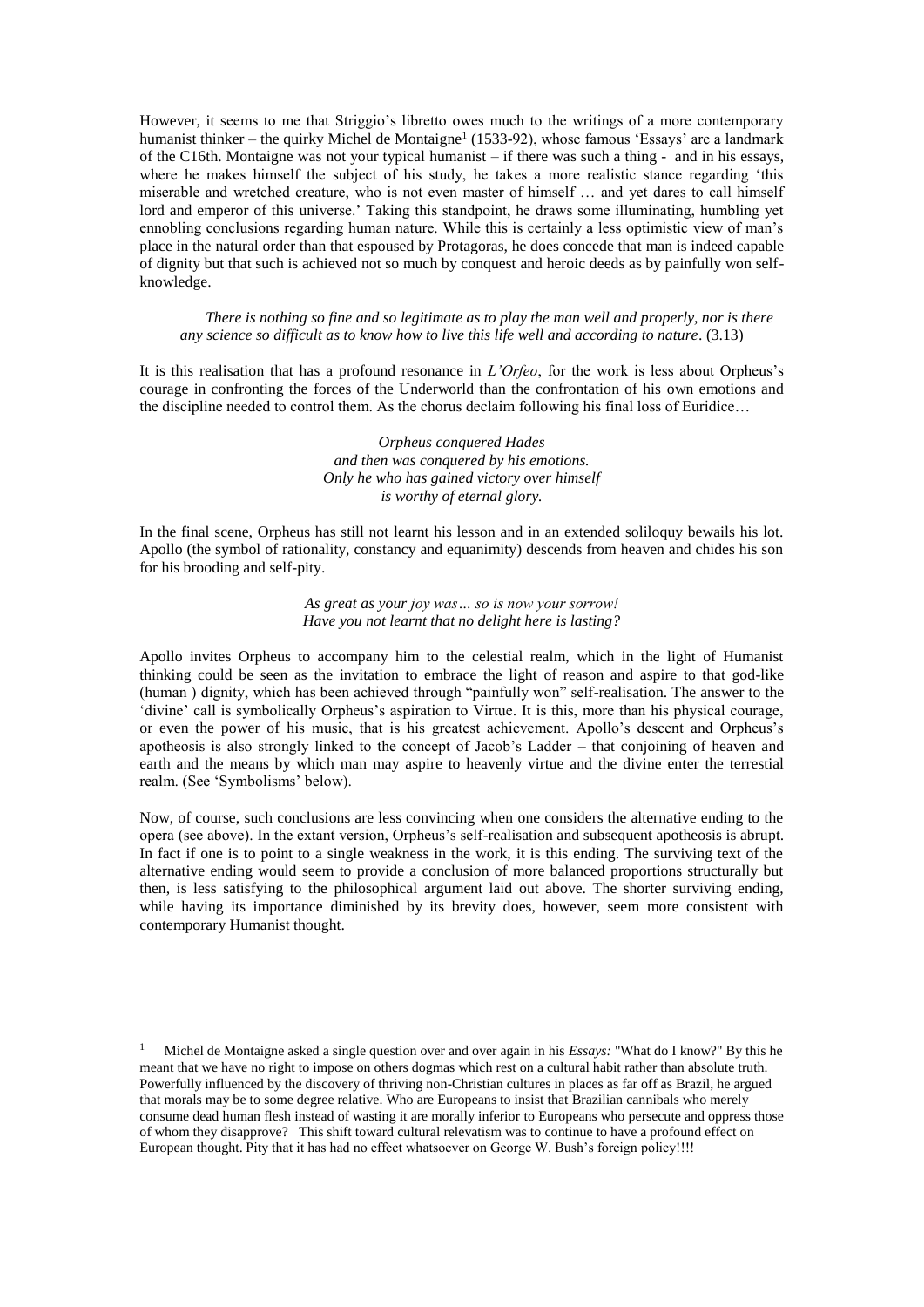### SYMBOLISMS, DEITIES and PERSONIFICATIONS

in

### Monteverdi's *L'Orfeo* and Gluck's *Orfeo e Euridice*

#### **The Symbolism of Jacob's Ladder.**

While not explicitly named as such, this symbolism is inferred in both operas via the link between the divine and the temporal.

The story of Jacob's Ladder is found in the Book of Genesis (28:12)

*"… and he dreamed and behold a ladder set up on the earth and the top of it reached to heaven and behold, the angels of God ascending and descending upon it."*

This interchange of heaven and earth, emphasisng man's ability to aspire to the divine, was seized upon by the Humanist movement as a symbol of cosmic harmony and was a common theme in the art of the period.

However such symbolism is not unique to the Bible and is found in the writings of many cultures and periods in history. For example, the Greeks talked about the Golden Chain of Zeus as a link between the celestial and earthly realms and we see parallels in folk culture and even traditional children's stories such as Jack and the Beanstalk!

In keeping with the Renaissance/Humanist promotion of man's free will, it was the choice of the individual to ascend to 'higher' things. There is an apt passage supporting this in the writings of the C15th philosopher Pico della Mirandola, where he places these words in the mouth of God:

*We have made thee neither of heaven nor of earth, neither mortal nor immortal, so that with freedom of choice and with honour, as though the maker and moulder of thyself, thou mayst fashion thyself in whatever shape thou shalt prefer.Thou shalt have the power to degenerate into the lower forms of life, which are brutish. Thou shalt have the power out of thy soul's judgement to be reborn into the higher forms, which are divine.*

#### **The Symbolism of the Sun**

The sun features strongly in the text of Monteverdi's *L'Orfeo*. The very first chorus, which invokes the blessings of Hymen upon the happy couple, says

*Let your fiery torch be like a rising sun*

*To bring these lovers peaceful days.*

This image of the sun as a source of benevolence and consolation is by no means a new one. The sun, as a giver of life, warmth, light and the ruler of the days and seasons has led to its deification in many cultures throughout history. It has particular significance in *L'Orfeo* because of Apollo, the Sun god and father of Orpheus. It is no surprise that Orpheus's first utterance in the opera is a prayer to the sun, in effect to his father.

> *Rose of heaven, life of the world And worthy offspring of him who holds the world enslaved.. O Sun, who encircles us all and sees all… Tell me, have you ever seen a more happy lover than I?*

Awareness of this significance adds a real pathos to his sad farewells at the end of Act II, as he vows to descend to Hades:

> *Addio terra… addio cielo … e sole.. Addio!*

Note that Monteverdi writes this triple farewell as a tiered refrain at one and the same time satisfying the baroque convention of the Doctrine of the Affections (that of placing the sun in a musical position in keeping with its importance) as well as injecting the utterance with an overwhelming feeling of paternal loss.

The appearance of Apollo at the end of the opera is, of course, as a father figure but probably more importantly as a symbol of Wisdom and Enlightenment. (See article on 'Humanism' above)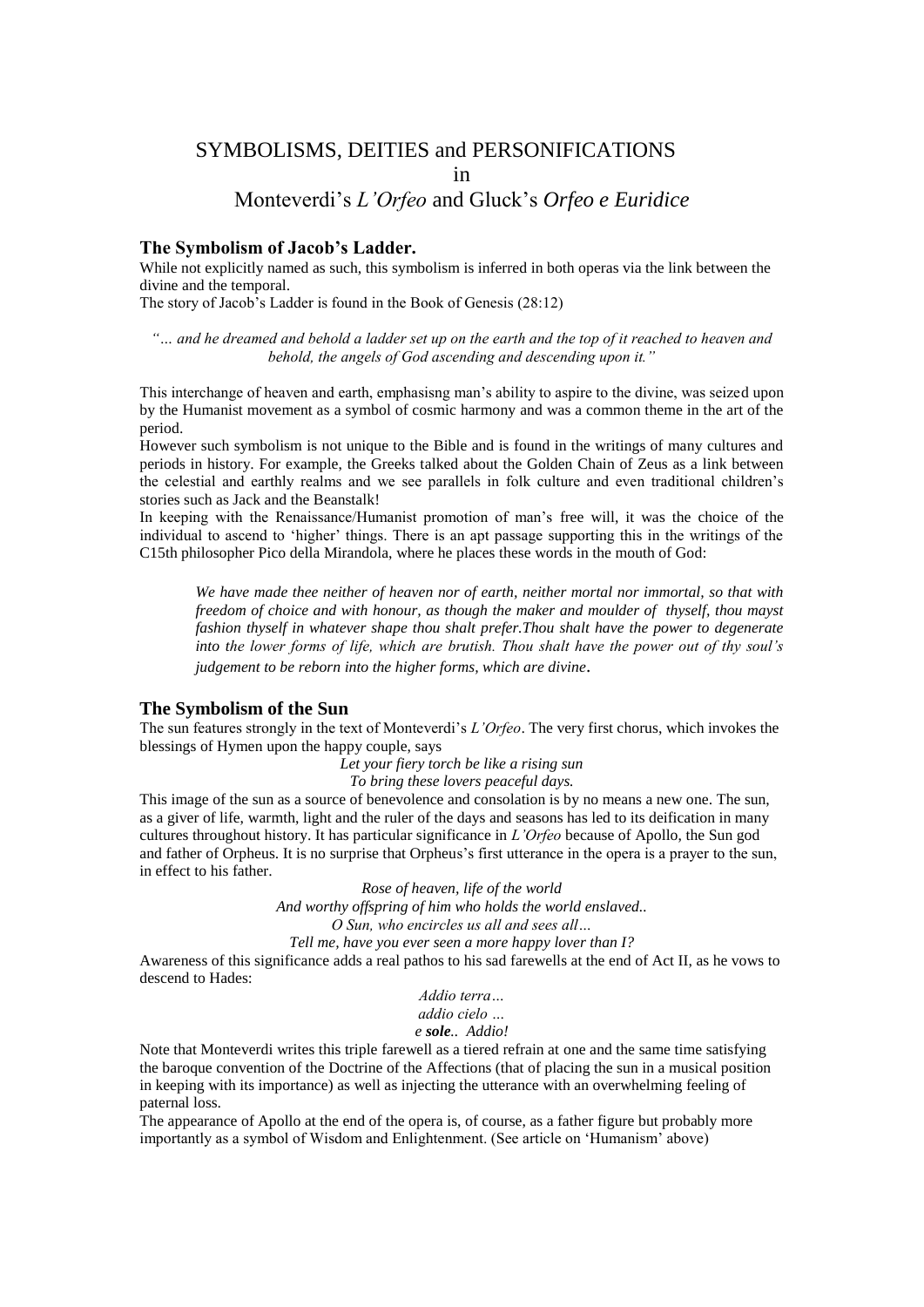#### **La Musica (Music)**

This personification introduces the evening and because of her important relationship with the character of Orpheus, her spirit permeates the proceedings.

As there is no specific Muse for music, she is sort of a collective representation of the nine Muses. These Muses were the daughters of Jupiter (also known as Jove or Zeus) and Mnemosyne and each presided over some department of literature, art or science. In Striggio's libretto for *L'Orfeo*, La Musica informs us that she comes from her "beloved Permessus", a river that rises in Mt Helicon, part of the Parnassus range, an area sacred to the Muses.

#### **La Speranza (Hope)**

This important personification takes on greater significance if we are more familiar with ancient myth specifically, the story of Pandora and that box!

Prometheus had stolen fire from the gods and had given it as a gift to man. Zeus was furious and in retaliation and as a punishment to mankind, created woman!

Her name was Pandora and all the gods contributed to her accomplishments by giving gifts of beauty, charm etc. Zeus in turn presented her with an ornate box that she was forbidden to open. At length, curiosity got the better of her and she gave in to the impulse to look inside. Immediately there escaped a multitude of diseases and sorrows to plague mankind. She hastened to replace the lid but it was too late, the contents had quickly spread far and wide. Only one thing remained – at the bottom of the box lay HOPE.

The allegory is clear. No matter what evils beset us in this life, Hope remains. As long as we have that, nothing can make us completely wretched. In Striggio's libretto, there stands at the gates to the Underworld a sign carved in stone, *Lasciate ogni speranza voi ch'entrate<sup>2</sup>* (Abandon all hope, you who enter). The fact that Orpheus must even forsake Hope – the last recourse of mankind - in his quest for Euridice, adds a particular poignancy to his endeavour.

#### **Pluto (also known as Hades)**

After some family disfunction, Pluto and his siblings, Zeus and Neptune (sons of Kronos and Rhea) each took a part of creation to rule over, gratefully making Zeus their leader. Zeus got the heavens and Mt. Olympus, Neptune the sea and Pluto the underworld.

Pluto was not regarded as an evil god – he should not to be confused with Satan or the devil in Christian teachings - but he was viewed as grim and implacable, and worshippers would avert their eyes from his image when making sacrifice.

The name comes from the Greek word *Ploutos* meaning 'wealth', indicating that his realm is not only the spiritual abode of the dead but also the source of gold and other precious metals able to enrich the living. His consort was Proserpina. (see below)

#### **Proserpina (also known as Persephone)**

The daughter of Demeter (which means 'earth-mother' but also known as Ceres, from which we get our word 'cereal') Proserpina shares her mother's association with fertility, crops and Spring. Pluto, the god of the underworld, seeing her in the fields one day was so entranced with her beauty that he abducted her, carrying her off to his dark kingdom, there to make her his consort. There follows a rather involved story of Demeter's search for her daughter. Suffice to say, that at length she did indeed locate her and found to her dismay that she was not at all discontented with her dismal surroundings or her sombre captor. To cut a very long story short, Pluto allowed Proserpina to return to the upper world once a year. Her return heralded new life and fertility and is the reason why she is strongly identified with the season of Spring and rebirth.

#### **Caronte (or Charon)**

1

Caronte was the Ferryman who bore souls across the River Styx (Acheron in some accounts) to the Underworld. He was quite selective as to who was eligible to pass over – only dead souls who had received due burial rites would be given passage. This is why Orpheus is denied access. His rules of passage also explain why Grecian generals insisted upon their dead being properly prepared at burial.

<sup>2</sup> The original source of this proclamation is found in Canto III of Dante's *Inferno*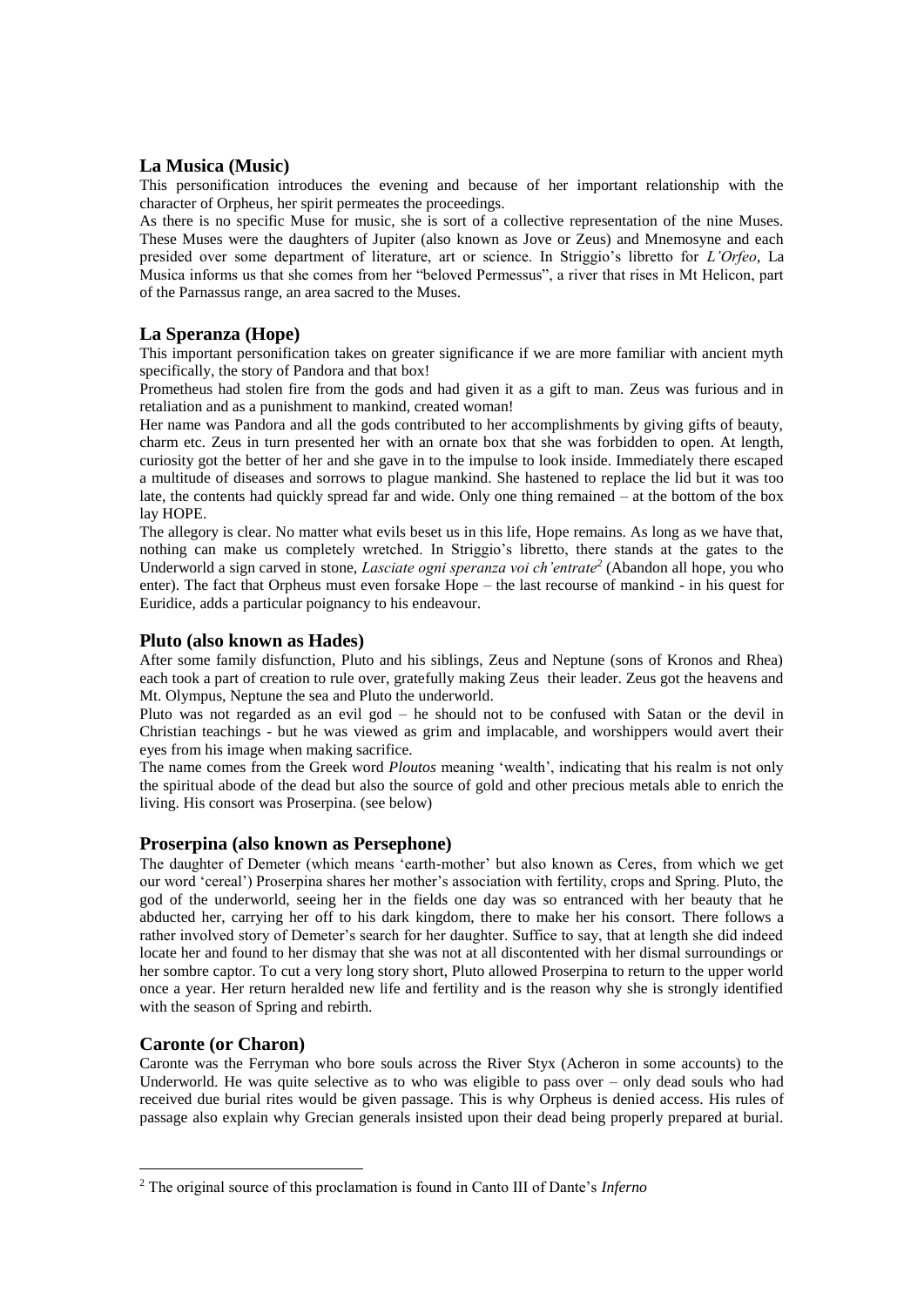The tradition of placing a coin under the tongue of the deceased, as payment to the Ferryman, was also a requirement of passage.

#### **Eco (Echo)**

Eco was a beautiful maid, favoured by the goddess Diana, who was very fond of talking and getting the last word in an argument.

One day Hera (Juno) was looking for Jupiter (Zeus), her husband, whom she suspected was having one of his usual dalliances with some wood nymphs. Eco, by her talking, contrived to detain the goddess until the nymphs made their escape. As punishment, Hera struck her dumb except for that facility of which she was so fond – that of reply. She would have the last word but never the power to speak first.

*That tongue of yours, by which I have been tricked, shall have its power curtailed and enjoy the briefest use of speech." [\[Hera](http://www.maicar.com/GML/Hera.html) to Echo. Ovid,* [Metamorphoses](http://www.amazon.com/exec/obidos/ASIN/0806128941/carlosparada-20) *3.365]*

This punishment had tragic results when Eco met and fell in love with the youth Narcissus. She longed to address him to win his heart by her soft appeals but now had no power to do so - she would have to wait impatiently for him to initiate the conversation. One day Narcissus, separated from his companions, shouted "Who's here?" Eco replied "Here." Turning and seeing no one, he called again "Why do you shun me?" and Eco repeating the question. "Let us join one another" called Narcissus and the maid replied enthusiastically the same words and ran to embrace him.

Narcissus however repulsed her advances saying "I would rather die than you should have me". Eco could only cry "Have me" as Narcissus ran from her.

In her abandonment, Eco withdrew to the caves of the mountain top and as time passed, her form faded with grief, her flesh dissolving and her bones changing into rocks until nothing was left of her except her voice. With that she is still willing to reply to anyone her calls her.

The association of this character with grief and loss meant that musical 'echos' were exploited by composers for dramatic effect. Both Monteverdi in *L'Orfeo* (Act V) and Gluck<sup>3</sup> in *Orfeo ed Euridice* (Act I) use echo effects. In Monteverdi's opera it is particularly poignant as Eco gives back the final syllables of each phrase, subtly changing their meaning so that it supplies words of sympathy. For example:

Orpheus: *E mai sempre darommi ahi doglia, ahi pianto* Eco: *Hai pianto* Orpheus: *Non ho pianto pero tanto che basti* Eco: *Basti* Orpheus: *Non saro il duol conforme a tanti guai* Eco: *Ahi!*

#### **Fate**

Generally referred to as a single personality but in fact there were three Fates. The daughters of Zeus and Themis, their names were Clotho, Lachesis and Atropos. Their task was to spin and control the thread of human destiny. Clotho spins the thread of life, Lahesis determines the length of the thread and Atropos cuts the thread when the proper time has come for death*.*Thus in Moneteverd's *L'Orfeo*, Speranza's reference to 'destin crudele' (cruel fate) would seem appropriate.

#### **Furies**

Probably the most fearsome creation of the Greek mind, the Furies were the avengers of those who had escaped justice, particular those culpable of patricide or matricide. Their appearance was revolting with blood dripping from their eyes, whips in their hands , snakes in their hair and they stank! Their names were Alecto, Tisiphone and Megaera. In keeping with the misogynism in Greek myth, they were female! They are sometimes referred to collectively as Eumenides, as in Calzabigi's libretto for Gluck's *Orfeo ed Euridice*

#### **Orpheus**

1

Orpheus, the famous musician of Greek legend, was the son of [Apollo](http://www.in2greece.com/english/historymyth/mythology/names/apollo.htm) and the [Muse](http://www.in2greece.com/english/historymyth/mythology/names/muses.htm) [Calliope.](http://www.in2greece.com/english/historymyth/mythology/names/calliope.htm) So great was his skill that it was said that his singing could soften the rocks and tame the wild beasts. Prior to the story of the rescue of his wife, Euridice from the Underworld, his legend also has him accompanying Jason as one of the Argonauts in his eventful expedition to find the Golden Fleece. His

<sup>3</sup> Gluck also wrote an opera based on this legend called *Écho et Narcisse* It is hardly ever performed.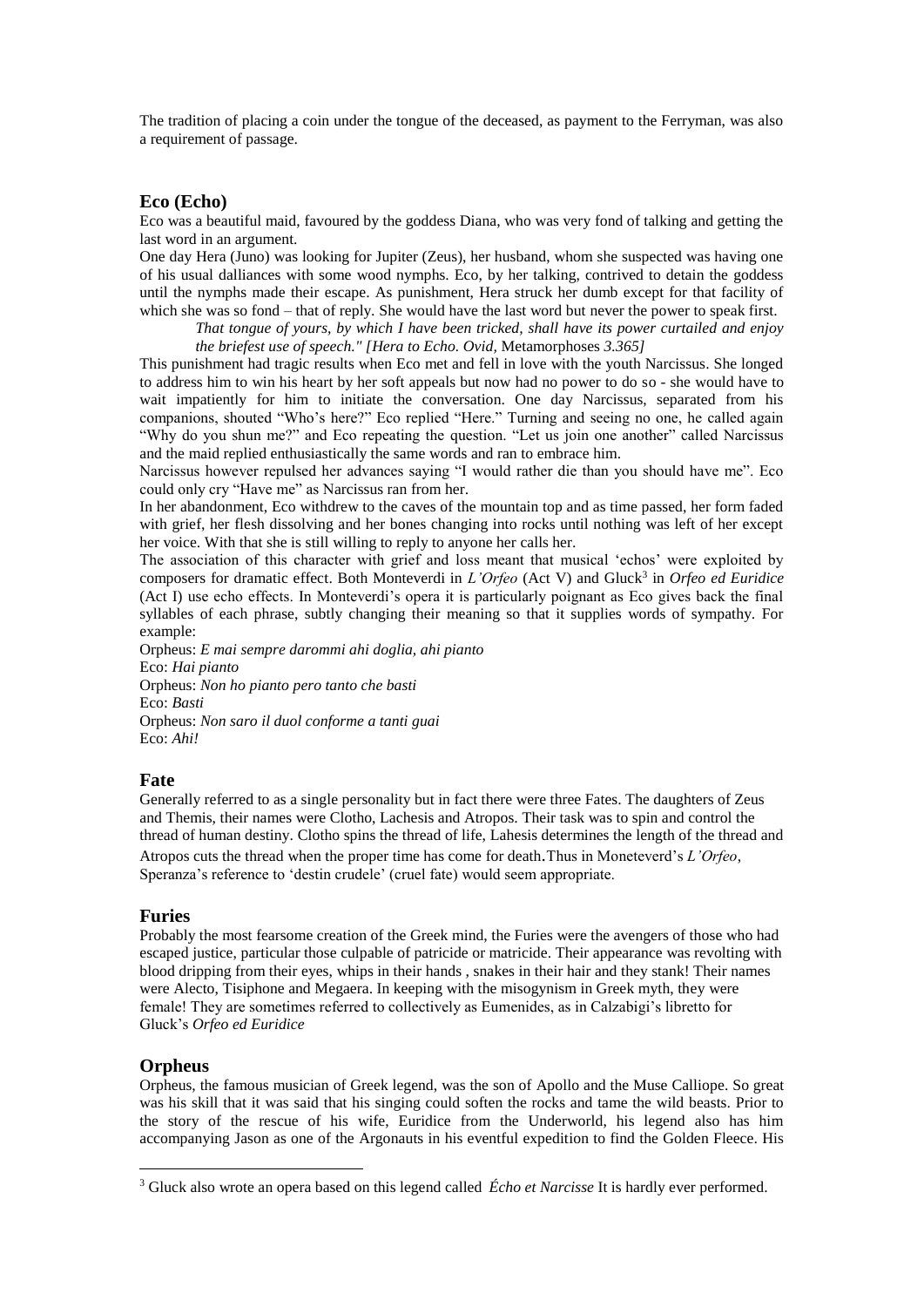skills saved the crew at least once when he subdued the terrible [Sirens](http://www.in2greece.com/english/historymyth/mythology/names/sirens.htm) by singing more beautifully than them.

In the early days of Christianity, Orpheus surrounded by the wild animals was a symbol for Christ, the motif of which can be found on the walls of the catacombs. Orpheus's ability to tame wild animals, his heroic journey to the underworld, and his violent death all would have reminded early Christians of Jesus.



This C4th fresco of *Christ as Orpheus* is in the catacombs of Peter and Marcellus in Rome

### **Amor (Also known as Cupid and Eros)**

<u>.</u>

There are several versions of this character in his many guises. The most popular version is that of the winged baby or youth shooting arrows into people's hearts, making them fall in love. This was probably also the model for the Christian cherub.

His mother was Aphrodite and traditionally, it is the son that symbolised the crazed, many times blind love, and Aphrodite the deeper, more meaningful love. However, sexual lust maintained an association with both mother and son.

## Monteverdi and the 'Reciting' Style

We have become very used to the 'aria' as being the bedrock of opera - it has been the passionate heart of the genre since Handel's time. Yet when Monteverdi and his contemporaries launched opera in the early part of the seventeenth century, it was virtually unknown. Here at he birth of the baroque period a totally new style derived from the rhetorical principles of oratory was developed by a group of artists called the Camerata of Florence, lead by the famous composer and singer Giulio Caccini. This 'stile nuovo' sought to illuminate the passionate and dramatic character of poetry and in order to do this the dominant polyphonic style of the previous century, with its tendency to conceal the text amidst its many contrapuntal lines, had to be abandoned for a radically different format. Polyphony thus gave way to the single line of monody – dramatic recitative.

Today we tend to think of recitative as second best, something to get out of the way so that we can get on with the aria! In fact even with Monteverdi's pupils the convention had begun to move in this direction and was certainly never used again with his confidence and imagination. For Monteverdi and his contemporaries, monodic recitative was at the absolute heart of his dramas. Music followed the rhetorical practices of the time and by thus inflecting the text, enhanced its power.

" *Music should follow the cadence and thus the moving implication of the individual word with little heed to the phrase, the sentence, ort even the total feeling. The result was recitative – tumbling emotion, a continuing heart-cry, undistanced, 'the naked human voice' behind the measured voice of the poet*." <sup>4</sup>

A cursory look at a Monteverdi score can be bewildering, for there seems to be nothing there, a vocal line and a bass line, that's all – and even the vocal line does not look that interesting! Of course, closer study reveals the genius behind it and, as expected, it all stems from the text and the poetic idea. For Monteverdi, words formed musically. In what seems the most natural manner, he was able to extract the passion and tension of a poetic character by the perfect inflection of the vocal line and the subtle employment of harmonic and rhythmic juxtaposition.

<sup>4</sup> 'Orpheus: the neoclassic vision' by John Kerman. This article can be found in John Whenham's *Claudio Monteverdi, Orfeo* in our library. Call number is ML410.M77 C55 1986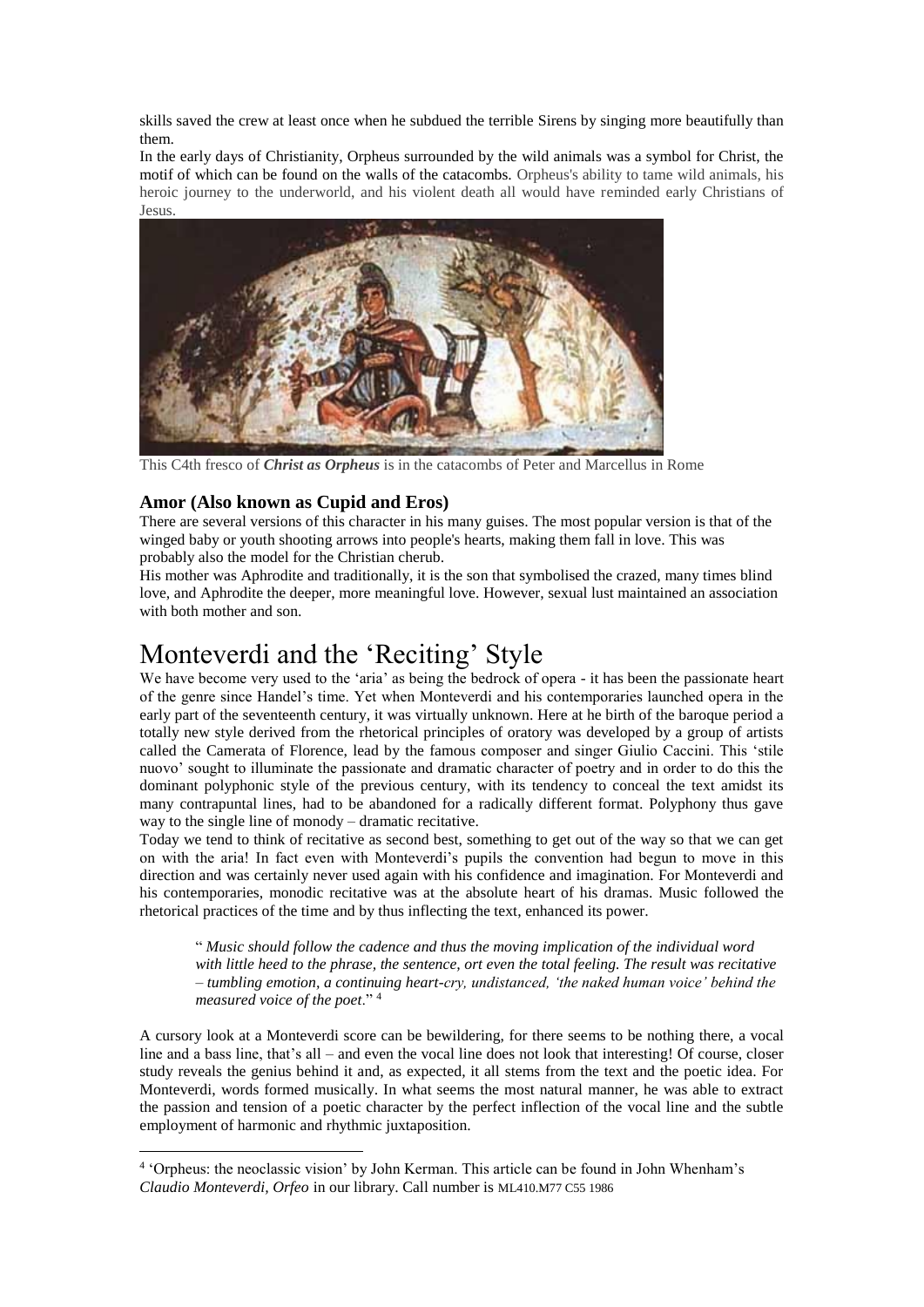These early operas were indeed plays set to music and the performer who fails to make the text the first and constant focus of his/her study will never 'get' it and their performances will never convince, even though they may possess the most beautiful of voices.

This poetic focus, as well as the novelty of the genre in the early years of the seventeenth century, was recorded by one Carlo Magno, a Mantian court official, writing to his brother about the forth coming premiere of *L'Orfeo*.

*"Tomorrow evening the Most Serene Lord the Prince is to sponsor a play in a room in the apartments … it should be most unusual, as all the actors are to sing their parts: it is said on all sides, that it will be a great success"*

## Vocal Production & Style in the Seventeenth Century

While many practitioners and scholars can become over zealous when discussing and executing issues of baroque vocal production, there are some important factors to be aware of that will enhance the listeners appreciation as well as the practitioner's preparation and delivery of these works. There are two main areas to consider:

- the production of the vocal tone and
- the phrasing and articulation of the musical line.

Knowledge of these two key factors is what essentially constitutes what we call 'style' – for all periods of music, not just baroque.

Here are just a few general comments about both when singing early music.

As a rule, tone production in the baroque was produced with less force and weight than would be so in the later romantic period.<sup>5</sup> This had much to do with the way **breath pressure** was used in producing the sound. When contemporary sources write on the subject, nearly all make an association with speech. For example, the famous French composer Rameau, writes in his treatise on performance:

*.. all our attention, all our desire should be simply to train oneself to expel the breath more or*  less in the same fashion as when we go to speak. Preoccupied by the single thought one *wishes to express, the voice is heard without costing the least effort. It should be the same for the singer. Preoccupied only by the feeling he wishes to convey, all the rest should be so familiar to him that he not longer is obliged to think about it.*

Such production has implications for **vibrato** which you may recognize as being pretty much a constant when listening to today's professional singers. In baroque singing, vibrato was certainly used but more as an ornament than a constant. Without going into too much technical detail, the principle reason for this is that modern singing uses greater air pressure than would have been used in the baroque. Students wishing to achieve an authentic baroque sound will often take a modern production and 'straighten' it However if you try to suppress vibrato without changing the air pressure, you will have to use some kind of constriction of the vocal tract, leading to tension and fatigue and a production that is anything but the easy production that Rameau speaks of.

**Registration** was a very important aspect of vocal technique. This allowed not only an access to a wider range but also a tonal palate that could be employed in varying the delivery of the text.

**Throat articulation** is a specialization restricted to the early baroque and I mention it because you will hear it featured prominently in Monteverdi's *L'Orfeo*. It was specialized technique used for singing rapid passages and ornaments**.**

With an understanding of these general principals of tonal production, we can move to stylistic matters of phrasing.

Nicklaus Harnoncourt, the famous conductor and Early Music scholar, has succinctly described the difference between baroque and romantic music<sup>6</sup>.

*Baroque music speaks - Romantic music paints*.

<u>.</u>

One may go into the implications of this statement in some detail but I think it is suffice to say as an introduction that this articulateness is at the very heart of the delivery of baroque music - whether vocal

<sup>&</sup>lt;sup>5</sup> The Enlightenment opened up music to the middle classes, increasing the size of performance venues. This, combined with the inherent 'heroic' ideals of the romantic period, demanded vocal techniques that exploited the full dynamic potential of the human voice.

<sup>6</sup> See his excellent book on baroque style *The musical dialogue : thoughts on Monteverdi, Bach, and Mozart* a copy of which can be found in our library. Call number ML60 .H33713 1989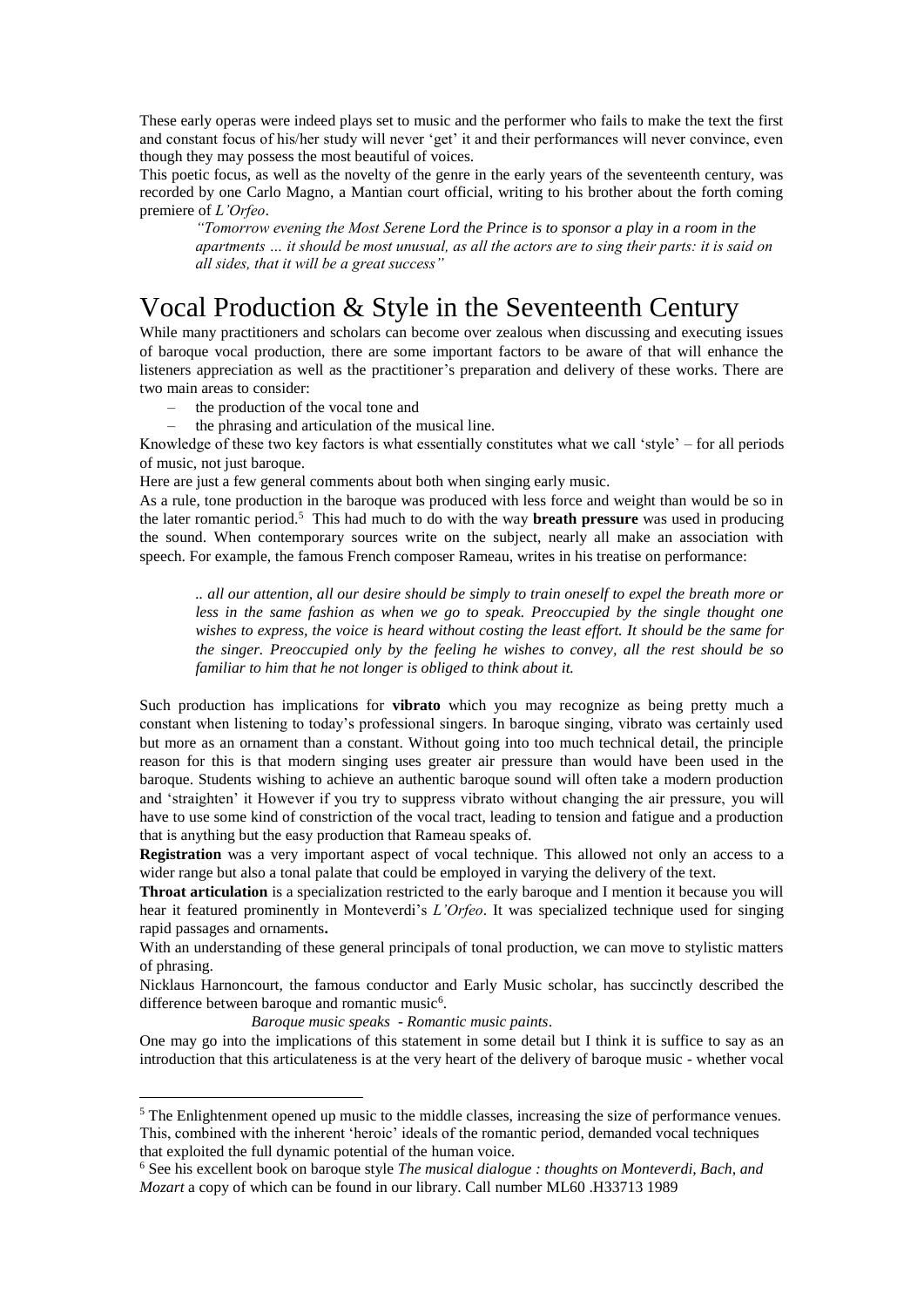or instrumental. Where the Romantic phrase is long and arching often peaking dynamically as it rises, the baroque phrase - while it can have the appearance of being unending - is constructed of smaller articulate cells inflected in much the same manner as is our speech. Learning and honing this skill is one of the most challenging tasks for the baroque musician but ultimately one of the most rewarding.

## Gluck's *Orfeo ed Euridice* and the reform of opera.

When Gluck came to write his *Orfeo ed Euridice*, opera had been flourishing in Europe for 150 years and had undergone many changes and developments. Many of the ideological premises laid down by Caccini and his Camerata and so perfectly executed by Monteverdi in giving birth to the artform had, by now, evolved into a format that these 'founding fathers' would not recognise. Probably the most influential diversion had been the advancement and celebration of the solo voice for its own sake. We can point to one voice type as the quintessential icon of this period  $-$  the castrato<sup>7</sup>. Their legendary virtuosity would play a big role in dictating the way the genre was to evolve. By the middle of the C17th their skills had played a large part in sowing the seeds of what was to be know as *opera seria.* At its heart lay the *da capo* aria, with its defined structure of A-B-A, providing the ideal display vehicle for these celebrated vocalists to dazzle with their prodigious feats of ornamentation and breath control. Their skills would ensure the flourishing of the genre through several decades of the new century particularly, when supplied with first rate material by such great composers as Handel. However, by the middle of the C18th, the philosophies of the Enlightenment<sup>8</sup> were spreading far and wide and these dramas, so often inhabited by mythical characters, gods and kings and whose narratives had become convoluted and emotionally constrained, were seen as old hat and out of touch. And so, steps to reform the art form got underway.

Two of the leading figures in this movement were Christoph Willibald Gluck and the dramatist Raniero de Calzabigi who indepentantly worked on reform ideologies even before they were brought together for their collaboration on *Orfeo ed Euridice*. As Gluck later declared in his preface to *Alceste*, his aim was to "divest [opera] entirely of all those abuses, introduced into it either by the mistaken vanity of singers or by the too great complaisance of composers, which have so long disfigured Italian opera and made of the most splendid and beautiful of spectacles the most ridiculous and wearisome". It was no secret that Gluck had been experimenting with the French model of *tragédie lyrique,* whose style allowed for greater dramatic continuity than the dominant Italian style of recitative and aria. And although Calzabigi had just published a French edition of the works of Metastasio, the celebrated *opera seria* librettist of the Vienna court opera, it could have been viewed as a cunning way to have his own ideas disseminated, for the publication contained a 200 page preface, expounding his own reform ideology, also based on the *tragédie lyrique*.

The pair were brought together by the forward thinking manager of the Viennese imperial theatres, Durazzo. Their collaboration on *Orfeo ed Euridice* would result in a musical continuity which

1

<sup>7</sup> The 'primo' voice of the C17th & C18th, this unique voice was effected by the castration of gifted boys singers of 8-9yrs in order to preserve the male unbroken voice into adult life. The removal of the testes results in the absence of male-type growth of the larynx. In the only recorded post-mortem examination of a castrato the dimensions of the larynx were strikingly small, with the vocal cords the length of a female high soprano. However, in a castrato, normal physical growth continued unhindered, resulting in a voice very different from that of the prepubescent boy. Although there was the high pitch of the child, soprano, or contralto, it was associated with fully grown resonating chambers provided by the pharynx and oral cavity as well as an adult thoracic capacity, made even more effective by intensive voice training. Yet although the pitch may have been similar to that of a female, the timbre of the voice was different. A contemporary critic described the castrato sound as being "as clear and penetrating as that of choirboys but a great deal louder with something dry and sour about it yet brilliant, light, full of impact".

<sup>8</sup> A movement which evolved out of humanist thinking and coming to full flower in C18th. It was a movement that believed that human reason could be used to combat ignorance, superstition, and tyranny and to build a better world. Their principal targets were religion and the domination of society by a hereditary aristocracy. The French Revolution and the American war of Independence were direct results of Enlightenment ideals.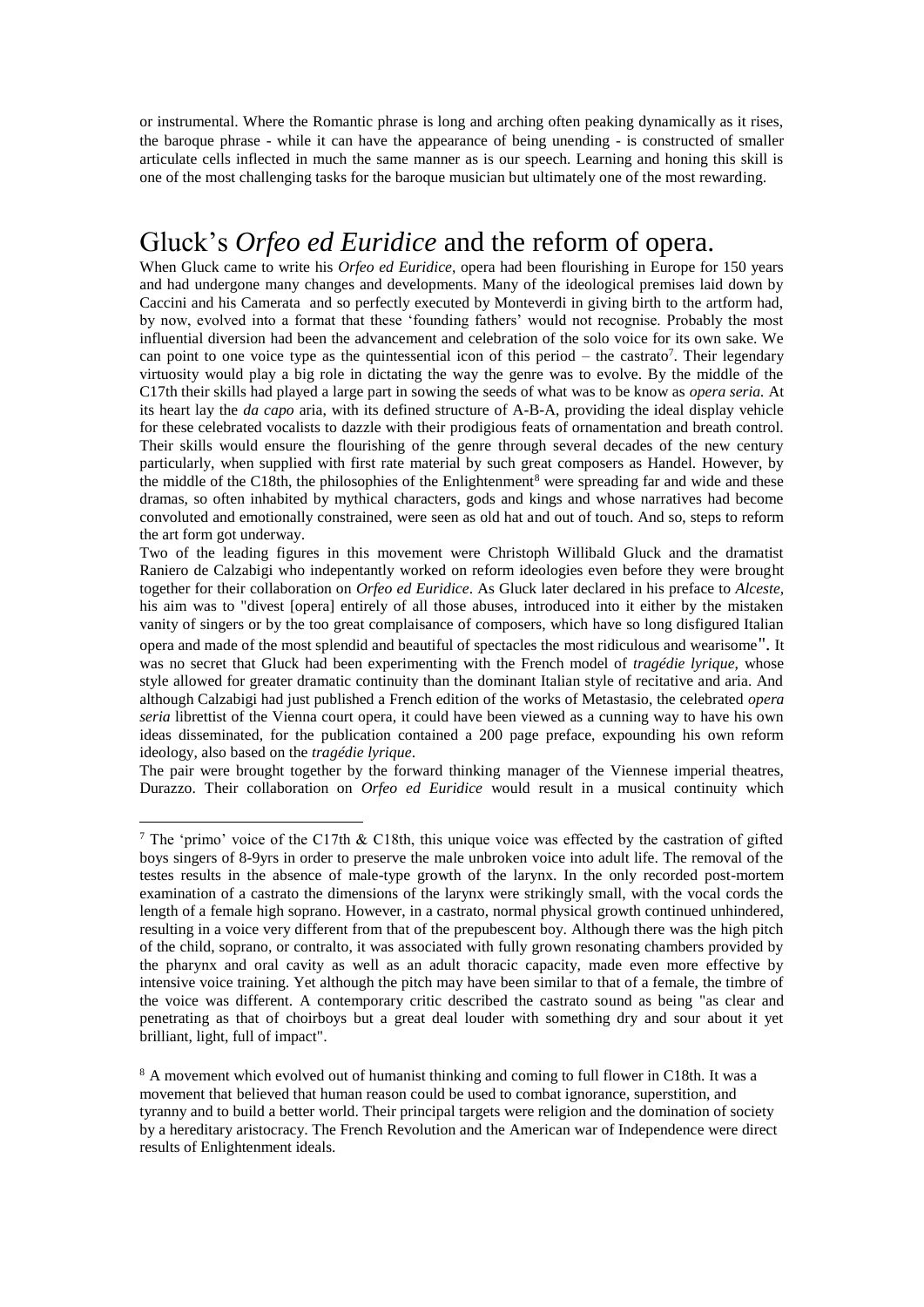emphasied the scene rather than separate numbers. So, unlike the *opera seria* model, the orchestra would play throughout, adding weight and importance to the recitative and promoting the meaning of the text. This textural clarity would also be promoted by the employment of relatively simple melodic ideas which followed the inflections of the words, which were set syllabically. Ornamentation was to be used sparingly and then only in the cadenzas. The chorus too would take on a more important role akin to its role in Greek tragedy. The vocal writing for them would be homophonic<sup>9</sup>, again ensuring the clarity of the text. The influence of the French model was also apparent in the many dance elements that the work was to employ, these being used not for 'fill' but to further enhance the emotional heart of the story.

Gluck and Calzabigi simplified the Orpheus myth down to its basic elements. With just three characters (Orfeo, Euridice and the allegorical figure of Love) the opera runs about ninety minutes, well under half the duration of a standard *opera seria*. As products of the Enlightenment, they also took pains to play down the exotic and magical aspects of the legend, promoting Love as the omnipotent force in the tale. It is Love that suggests the descent into Hades and it is he that forgives Orfeo's (and by implication, humanity's) weakness and restores wholeness.

It should be said that it was not Gluck's intention to put the castrati out of business - his reforms were aimed at all singers, not just them – but his reforms did mean that he would chose his singers carefully. In fact, one of the many interesting things about *Orfeo ed Euridice* was that its initial success owed much to the famous alto castrato, Gaetano Guadagni, who first sang the role and went on to do so for the rest of his professional life. Guadagni was not your typical castrato, however. While he was no doubt capable of producing all the vocal excesses that *opera seria* demanded, his background and inclination was more along 'reform' lines. He had spent his early years at the court in Parma under another reform advocate Tommasso Traetta. When he was 19 he moved to England where he fell into favour with Handel, who featured him not so much in his operas but his oratorios, adapting roles in *Messiah* and *Samson* for the singer and also writing a completely new part for him - Didymus in *Theodora*. Just as important, perhaps, was the fact that while in London, Guadagni came under the influence of the greatest actor of the age, David Garrick, who coached him in acting and directed him at Drury Lane in a production of *The Fairies*, a musical version of *A Midsummer Night's Dream.*

By the time he arrived in Vienna to sing for Gluck, Guadagni was thus singularly well equipped to provide the composer with both the musical and dramatic performance he was looking for. Much of the contemporary evidence suggests that while the opera's initial reception was moderate, Guadagni's performance caused a sensation. The beauty of his voice as well as his impressive acting was a revelation to the Viennese audience, especially in an opera whose every note was intended to convey a development of the action.

While *opera seria* was to linger on for a few more decades<sup>10</sup> the seeds of reformation were securely sown and opera was changed forever. The reforms effected by Gluck and his contemporaries, were to have a profound affect on the future of the art form and would be instrumental in the directions that such great opera composers as Mozart, Berlioz and Wagner would take.

## Which version?

1

One can get very confused when trying to settle on a performing edition for Gluck's *Orfeo ed Euridice* for he and other composer's reworked the score at various times for various reasons. Below are the contenders:

First was the commissioned version for Vienna, first performed in **1762**. The libretto was in Italian and had a castrato in the title role, the famous alto castrato Gaetano Guadagni (See references to him in the above article). This original version is the one that we will be using in our September production although obviously we will not be using a castrato in the title role!

In **1769** for a performance at Parma, conducted by the composer, Gluck transposed the role of Orpheus up for the soprano castrato, Giuseppe Millico, maintaining the libretto in Italian. This version has not been performed in modern times.

In **1774** Gluck reworked the opera for the French theatre, specifically the Académie Royal de Musique. A French libretto was written by Pierre-Louis Moline. It was a translation of and an expansion upon Calzabigi's original text. Gluck expanded the orchestration and rewrote parts of the

<sup>9</sup> Vertical writing where all parts move together, compared with contrapuntal writing, where each part moves independently of the other within the harmonic structure.

<sup>10</sup> Mozart would still be receiving commissions to write opera seria up until his death. *La clemenza di Tito, Idomeneo* etc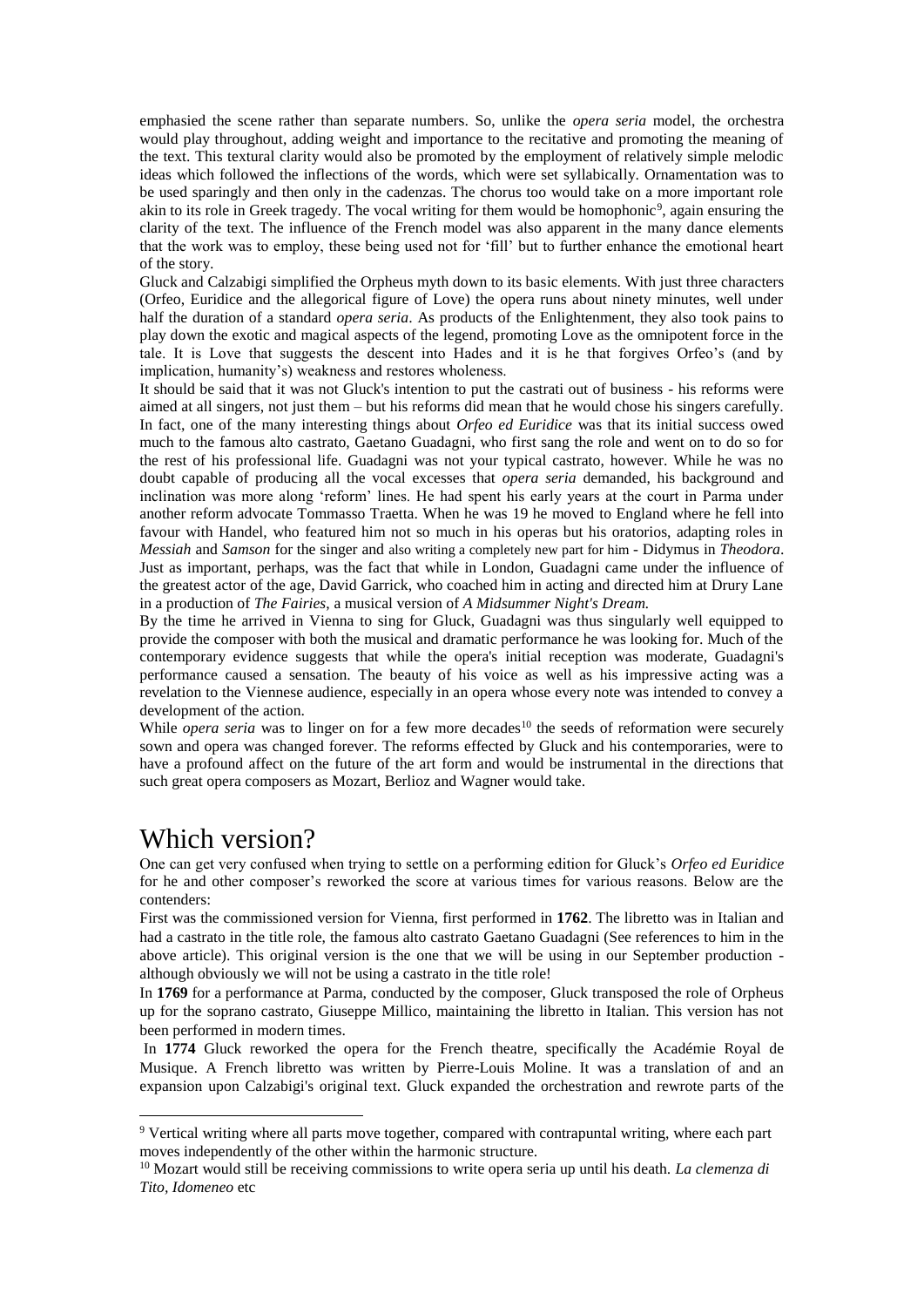opera, changing the role of Orpheus from a castrato to one for high tenor or the so called hautecontre<sup>11</sup>. The singer was Joseph Legros. To appease the French taste for dance, he also inserted more ballet numbers.

n **1859**, Hector Berlioz made his edition of the work with a woman in the title role for the first time, the famous contralto **Pauline Viardot-Garcìa**. He followed the 1774 French score as a template, rearranging it into four acts. He also restored much of the key scheme and some of the original, more subtle orchestration of the Italian version.

In **1889**, the publisher Riccordi put out their edition which combined elements of both the Italian and the French versions and using a female alto as Orpheus. This proved extremely popular, and consisted largely of Berlioz's adaption condensed into three acts. It also re-incorporated much of the music of the 1774 French version that had been omitted by Berlioz.

## Offenbach's *Orpheus in the Underworld*

#### Orpheus as parody

<u>.</u>

The word 'operetta' originally meant 'little opera' but by the end of the 19<sup>th</sup> century the meaning had evolved and thanks to such distinguished contributors as Johann Strauss in Austria, Gilbert and Sullivan in England and Jacques Offenbach in France, the genre had separated itself from its more serious sibling and had established itself firmly as the epitome of sophisticated, light entertainment. Jacques Offenbach (1819-1880) was actually born Jakob Ebst in Cologne in Germany, becoming a naturalized Frenchman in 1860.Alongside his brother, Offenbach studied music in Paris, and played the cello in the Opera-Comique, the operatic home of French operas which used spoken dialogue.

In 1850, Offenbach became conductor of the Théâtre Français. He had rented a tiny theatre near the Champs-Elysées and here he put on short comic pieces - opéra-bouffe, which featured spoken dialogue, not unlike the German singspiel that Mozart had perfected with *Die Zauberflöte* and *Die Entführung auf dem Serail*. These proved so popular that Offenbach was able to move to larger premises – the Bouffes-Parisiens - in the Rue de Choiseul, where he stayed until 1862. In this theatre and with the inspiration of other exponents of the genre such as Adolphe Adam (1803-1856), Albert Grisar (1808- 1869) and particularly Adrien Boieldieu (1775-1834), Offenbach had his first international success in 1958 with *Orphée aux Enfers* (Orpheus in the Underworld*)*.

The libretto by Hector Crémieux and Ludovic Halévy, was laden with satire directed at contemporary social mores and specifically the government of the day. Offenbach's music brilliantly supports this while parodying Greek mythology and the traditions of grand opera. In 1874, Offenbach expanded what was originally a two act satire, with much spoken dialogue and a small pit band and chorus, into a four act work complete with extensive ballets, much of the dialogue now set as music, a full orchestra, and a large chorus.

Offenbach's treatment changed the legend considerably and in so doing challenged the operatic tradition he inherited. Where Gluck's opera was about true love, Offenbach's has Orpheus and Euridice hating each other from the beginning, with Euridice extending her hatred to the artistic accomplishments of her husband, the premier musician of the classical world. The point is made most clearly in the second scene, where the revered lament of Gluck's Orpheus --"*Che faró senza Euridic*e"—is directly quoted and immediately mocked. Offenbach, however, characteristically softens the cut of his satire by mocking his own music. In an early scene, the violin theme played by Orpheus and repeated throughout the duet that follows embodies Offenbach's substantial melodic gift. Offenbach has Euridice mocking this lovely theme and begging her husband to stop the infernal racket!

The inclusion of his now famous Can-Can, also ensured an 'anti-opera' stance. The very fact that this dance involved an indecorous throwing up of the legs made it entirely unsuitable for traditional opera houses – here, it is clear, all previous values are suspended.

French audiences of 1858 would obviously have been more aware than we would be today of the political satire imbued in the work. They would have easily seen that the character of Jupiter, alternately dictatorial, controlling, ineffective, and perplexed, is more than a little based on Napoleon III, then Emperor of the French. It is equally possible to imagine that the subversive and scheming

<sup>&</sup>lt;sup>11</sup> The French, who saw themselves as forward Enlightenment thinkers (Voltaire, Rousseau etc) never embraced the castrato voice. Instead they cultivated their own high male 'heroic' voice, achieved through technical manipulation of the natural male voice, not by castration.